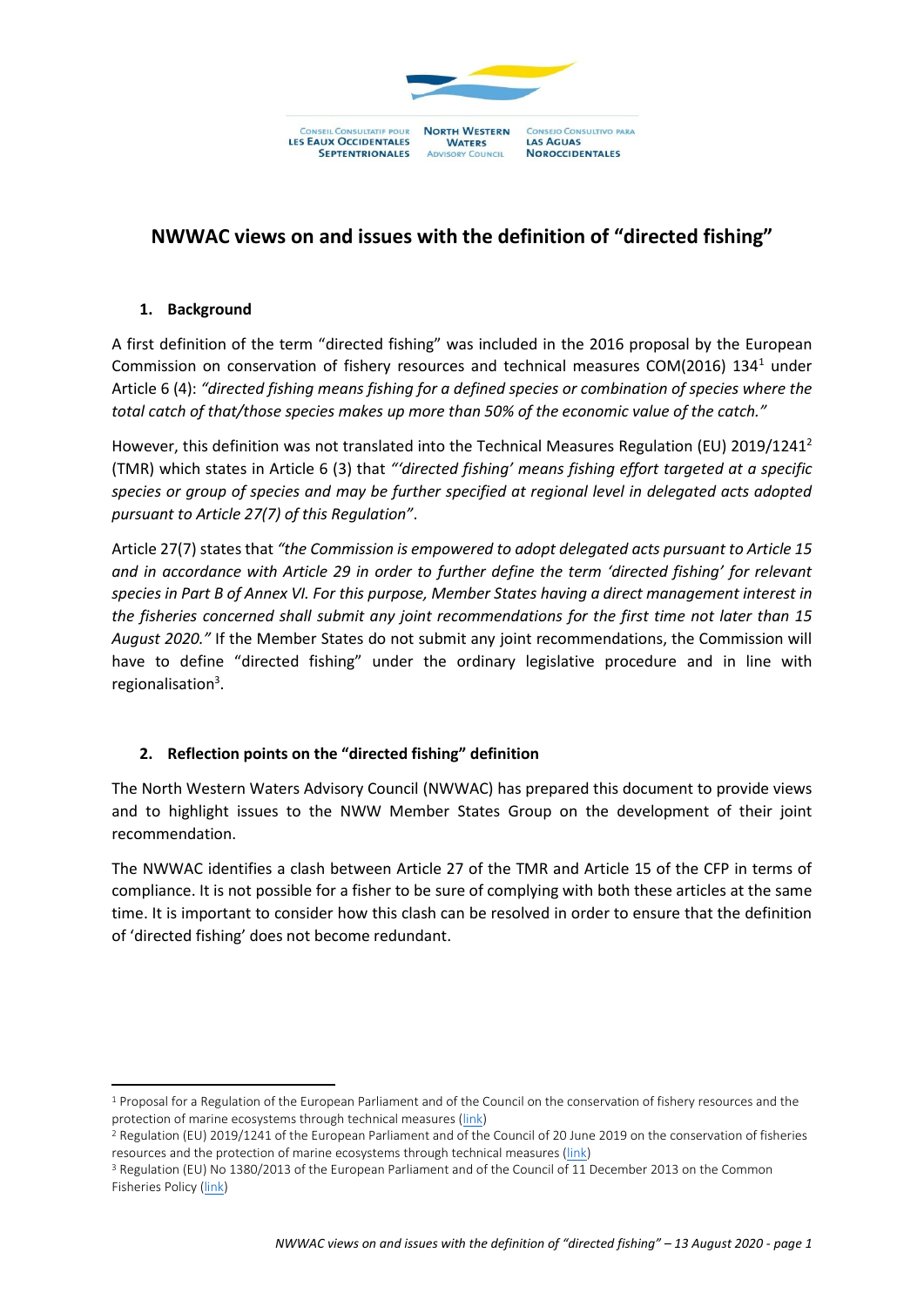

The following points are important to consider when reflecting on the formulation of a definition for "directed fishing":

- 1. The term is used in different contexts and for different purposes in the TMR:
	- To specify which mesh size a vessel can use, depending on whether its fishing is directed towards anything, and towards what. I.e. smaller mesh sizes than the default can be used for directed fishing for certain species or species groupings, as described for the NWW in Annex VI Part B of the TMR
	- To prohibit certain fisheries (e.g. for deep-water sharks)
	- To limit access to certain areas (i.e. closures for fisheries that are or are not directed towards a certain species or species group)<sup>4</sup>.

The NWWAC considers that different thresholds may be needed to adequately reflect the different contexts/purposes.

- 2. Any discussions and decisions regarding specific thresholds should reflect both a) what the fisheries in question are trying to catch (i.e. what they are directed towards, or targeting) and b) which catches need to be avoided, given that a key objective of the CFP – also reflected in the TMR – is to avoid and minimise unwanted catches.
- 3. When selecting a threshold for directed fishing, consideration should be given to what a high versus a low threshold would mean in practice. It should take into account how many vessels would be able to comply or not comply with the directed fishing definition and how this would impact vessels that cannot comply.
	- With a higher threshold, fewer vessels would qualify to use a smaller mesh size than the default, and others vessels that are more mixed (i.e. where no individual species or species group meets the directed fishing threshold) would have to use the default.
	- With a lower threshold, more vessels would be allowed to use smaller mesh sizes.

Setting the threshold higher may incentivise increased selectivity since only more selective vessels, whose catches primarily consist of the species or species groups they are 'directed' towards, would meet this threshold. In any case the NWWAC strongly suggests that any "directed fishing" definitions or thresholds should be based on best available scientific advice.

- 4. The directed fishing definition could be based on/linked to different metrics. The implications related to different types of metrics that can be used, for example for vessel coverage and potential gear changes, need to be carefully considered.
- 5. The definition could be applied on different levels, e.g. single trip or average over time per vessel. Key questions to address regarding this topic include how and by whom would this be

**.** 

<sup>4</sup> Part C, Point 2.3; Point 5.1; Point 6.1; Point 7.1; Point 8.3; Point 9.1 and Point 9.2.